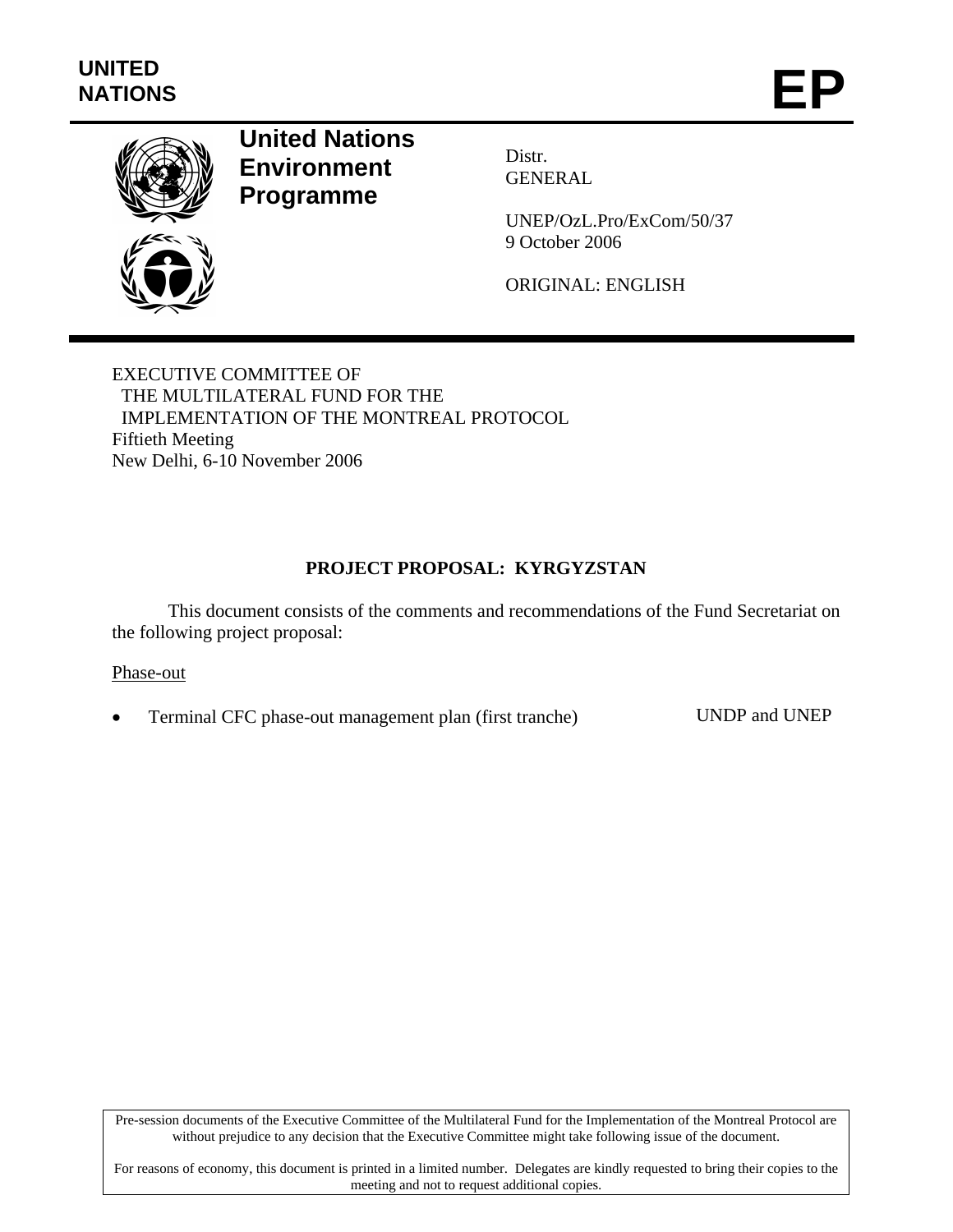#### **PROJECT EVALUATION SHEET – MULTI-YEAR PROJECTS KYRGYZSTAN**

| <b>PROJECT TITLE</b>                                                               | <b>BILATERAL/IMPLEMENTING AGENCY</b> |  |  |  |  |
|------------------------------------------------------------------------------------|--------------------------------------|--|--|--|--|
| Terminal CFC phase-out management plan (first tranche)                             | <b>UNDP</b> and <b>UNEP</b>          |  |  |  |  |
| <b>SUB-PROJECT TITLES</b>                                                          |                                      |  |  |  |  |
| (a) Refrigeration servicing: technical assistance and investment components        | <b>UNDP</b>                          |  |  |  |  |
| (b) Refrigeration training and establishment of National Refrigeration Association | <b>UNEP</b>                          |  |  |  |  |
| (c) Customs training and enhancement of national capacity to prevent illegal trade | <b>UNEP</b>                          |  |  |  |  |
| (d) Review and update of regulation to improve control of ODS                      | <b>UNEP</b>                          |  |  |  |  |
| (e) MDI strategy                                                                   | <b>UNDP</b>                          |  |  |  |  |
| (f) Monitoring of the activities in the TPMP                                       | <b>UNEP</b>                          |  |  |  |  |
|                                                                                    |                                      |  |  |  |  |

| NATIONAL CO-ORDINATING AGENCY: | National Ozone Centre, Ministry of Ecology |  |  |  |
|--------------------------------|--------------------------------------------|--|--|--|
|                                | and Emergency Situations (MEES)            |  |  |  |

#### **LATEST REPORTED CONSUMPTION DATA FOR ODS ADDRESSED IN PROJECT A: ARTICLE-7 DATA (ODP TONNES, 2005**, **AS OF SEPTEMBER 2006)**

| $\sim$ m $\sim$ | $\sim$<br>$\sim$ |  |
|-----------------|------------------|--|
|                 |                  |  |
|                 |                  |  |

#### **B: COUNTRY PROGRAMME SECTORAL DATA (ODP TONNES, 2005**, **AS OF SEPTEMBER 2006)**

| ODS          | $\sim$<br>оv. | Foam | Ref. | $\sim$ $\sim$ $\sim$<br>פעט | $\alpha$ | ↽<br>ngan<br><b>CARD 1980</b> |
|--------------|---------------|------|------|-----------------------------|----------|-------------------------------|
| $\pm 2$<br>ີ |               |      | 8.10 |                             |          |                               |

#### **CFC consumption remaining eligible for funding (ODP tonnes)** 0

#### **CURRENT YEAR BUSINESS PLAN:** Total funding US \$287,000: total phase-out 6.0 ODP tonnes.

| PROJECT DATA                            |                                                        | 2006    | 2007    | 2008   | 2009         | 2010         | <b>Total</b> |
|-----------------------------------------|--------------------------------------------------------|---------|---------|--------|--------------|--------------|--------------|
| <b>CFC</b>                              | <b>Montreal Protocol limits</b>                        | 36.4    | 10.9    | 10.9   | 10.9         | 0.0          |              |
| (ODP)                                   | Annual phase-out from ongoing projects                 | 0.0     | $0.0\,$ | 0.0    | 0.0          | 0.0          | 0.0          |
| tonnes)                                 | Annual phase-out newly addressed (TPMP)                | 1.0     | 1.0     | 2.0    | 3.0          | 0.0          | 7.0          |
|                                         | CFC consumption to be phased out                       | 1.0     | 1.0     | 2.0    | 3.0          | 0.0          | 7.0          |
|                                         | <b>Maximum allowable CFC consumption</b>               | 7.0     | 6.0     | 5.0    | 3.0          | 0.0          | 21.0         |
|                                         | Total ODS consumption to be phased-in (HCFCs)          |         |         |        |              | N/A          | N/A          |
|                                         | Project cost as originally submitted (US \$)           |         |         |        |              |              |              |
|                                         | Final project costs (US \$):                           |         |         |        |              |              |              |
|                                         | Funding for Lead IA (UNEP)                             | 142,600 | 65,100  | 25,300 | $\Omega$     | $\Omega$     | 233,000      |
|                                         | Funding for Cooperating IA (UNDP) (incl. MDI strategy) | 194,000 | 63,000  | 60,000 | $\Omega$     | 0            | 317,000      |
|                                         | <b>Total project funding</b>                           | 336,600 | 128,100 | 85,300 | $\bf{0}$     | $\mathbf{0}$ | 550,000      |
|                                         | Final support costs (US \$)                            |         |         |        |              |              |              |
|                                         | Support cost for Lead IA (UNEP)                        | 18,538  | 8,463   | 3,289  | $\Omega$     | $\Omega$     | 30,290       |
| Support cost for Cooperating IA (UNDP)  |                                                        | 14,550  | 4,725   | 4,500  | $\Omega$     | 0            | 23,775       |
| <b>Total support costs</b>              |                                                        | 33,088  | 13,188  | 7,789  | $\bf{0}$     | $\mathbf{0}$ | 54,065       |
| TOTAL COST TO MULTILATERAL FUND (US \$) |                                                        | 369,688 | 141,288 | 93,089 | $\mathbf{0}$ | $\mathbf{0}$ | 604,065      |
|                                         | Final project cost effectiveness (US \$/kg)            |         |         |        |              |              | n/a          |

**FUNDING REQUEST:** Approval of funding for first tranche (2006) as indicated above.

| <b>SECRETARIAT'S RECOMMENDATIONS</b> | Blanket approval |
|--------------------------------------|------------------|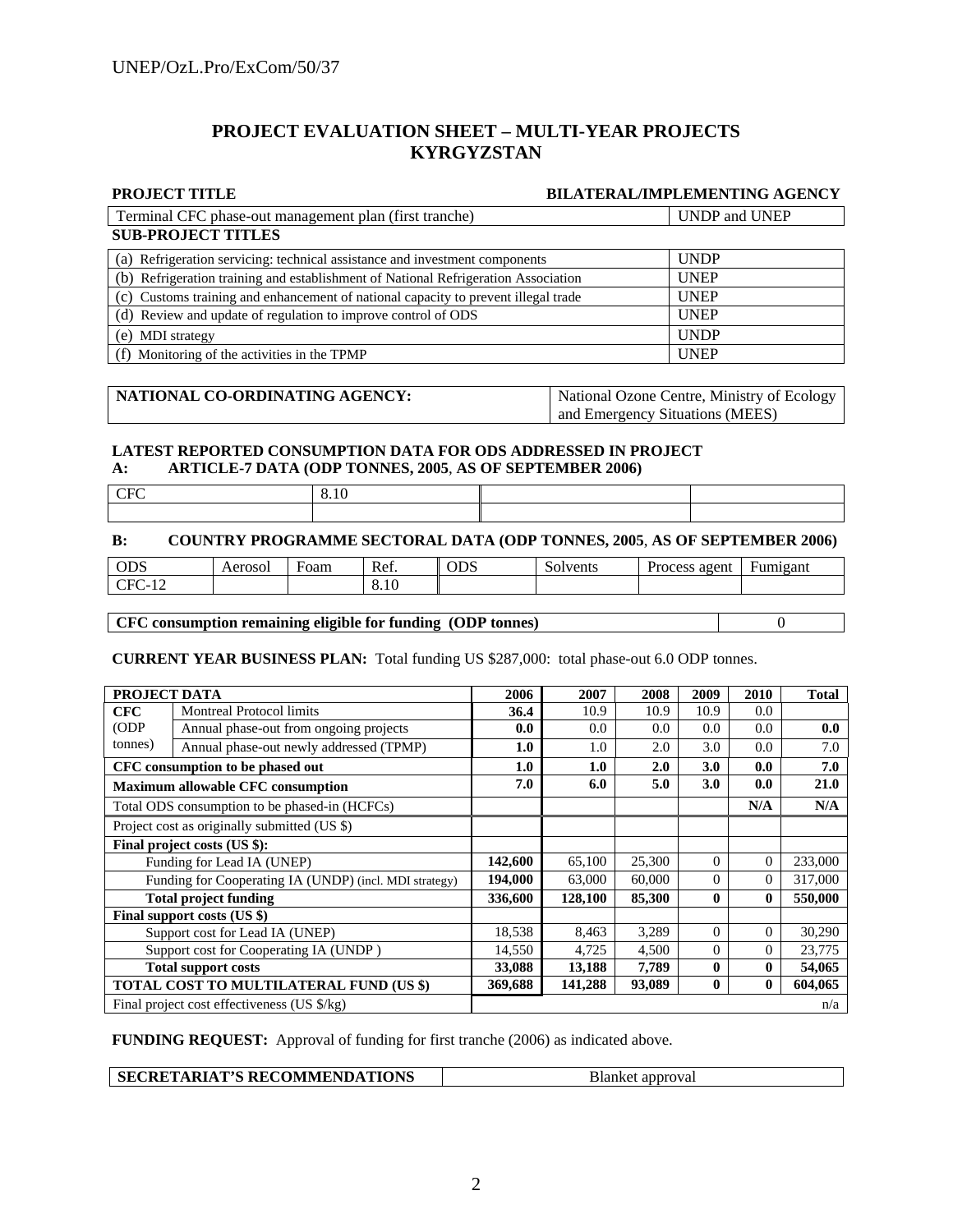## **PROJECT DESCRIPTION**

1. On behalf of the Government of Kyrgyzstan, UNDP has submitted to the  $50<sup>th</sup>$  Meeting of the Executive Committee the request for a third tranche of the "National Phase Out Plan for Annex A (Group I) Substances for Kyrgyzstan (NPP)". The NPP for Kyrgyzstan was approved at the 44<sup>th</sup> Meeting. The NPP will lead to the early final phase-out of CFCs in the country by the year 2009 and will assist the Government of Kyrgyzstan to meet its 2007 compliance targets for CFC

2. The Terminal CFC phase-out management plan (TPMP) submitted for consideration by the Executive Committee at its  $50<sup>th</sup>$ Meeting was prepared by the Government of Kyrgyzstan with support from UNEP as lead agency, and UNDP as co-operating agency. It proposes a combination of investment and non-investment activities in the refrigeration and air-conditioning servicing sector as well as a MDI strategy, with a total funding request of US \$550,000, plus agency support costs of US \$54,065. It will result in the complete phase-out of the remaining CFC consumption by 31 December 2009, of which 7 ODP tonnes have not received funding so far.

3. The licensing system has been in place since September 2000 and was reinforced in 2004. It covers the prohibition to produce ODS, controls on the imports and exports of ODS and the sales and purchases of ODS, ban on import of ODS using equipment, and a mandatory notification of ODS imports, exports and sales.

4. The country, having its consumption exclusively in the refrigeration servicing sector, has previously received support from the Multilateral Fund through a refrigerant management plan (RMP). The project proposal provides a detailed account of the results of activities under the RMP and the present situation in the servicing sector. The implementation of the RMP is presented as successful and will be completed at the end of this year. The TPMP is supposed to commence immediately afterwards to avoid loss in momentum.

5. Under the TPMP, technicians in the MAC sector are to benefit from equipment and training, and financial incentives are to be given to owners of vehicles to retrofit. For this purpose, four recovery and recycling (R&R) machines are to be distributed to the principle MAC servicing enterprises, and two workshops are to be held. One-off payments of US \$50 would be offered to owners of cars fitted with a CFC-12 MAC who agree to retrofit to HFC-134a. It is expected that during the two year period 400 MAC units could be retrofitted. No further recycling equipment would be included in this project, as the existing infrastructure is considered to be sufficient.

6. Approximately 150 non-MAC refrigeration technicians are to be trained. Servicing practices in the refrigeration trade will be strengthened through the establishment of a code of good practice, certificates for refrigeration technicians and the establishment of an association of refrigeration technicians. It is also planned to hold seminars on blends and on hydrocarbon refrigerants. A further 30 portable recovery machines are to be distributed as well as six recovery machines for fixed systems and ten portable recovery pumps. The technicians will be advised about the appropriate use in workshops.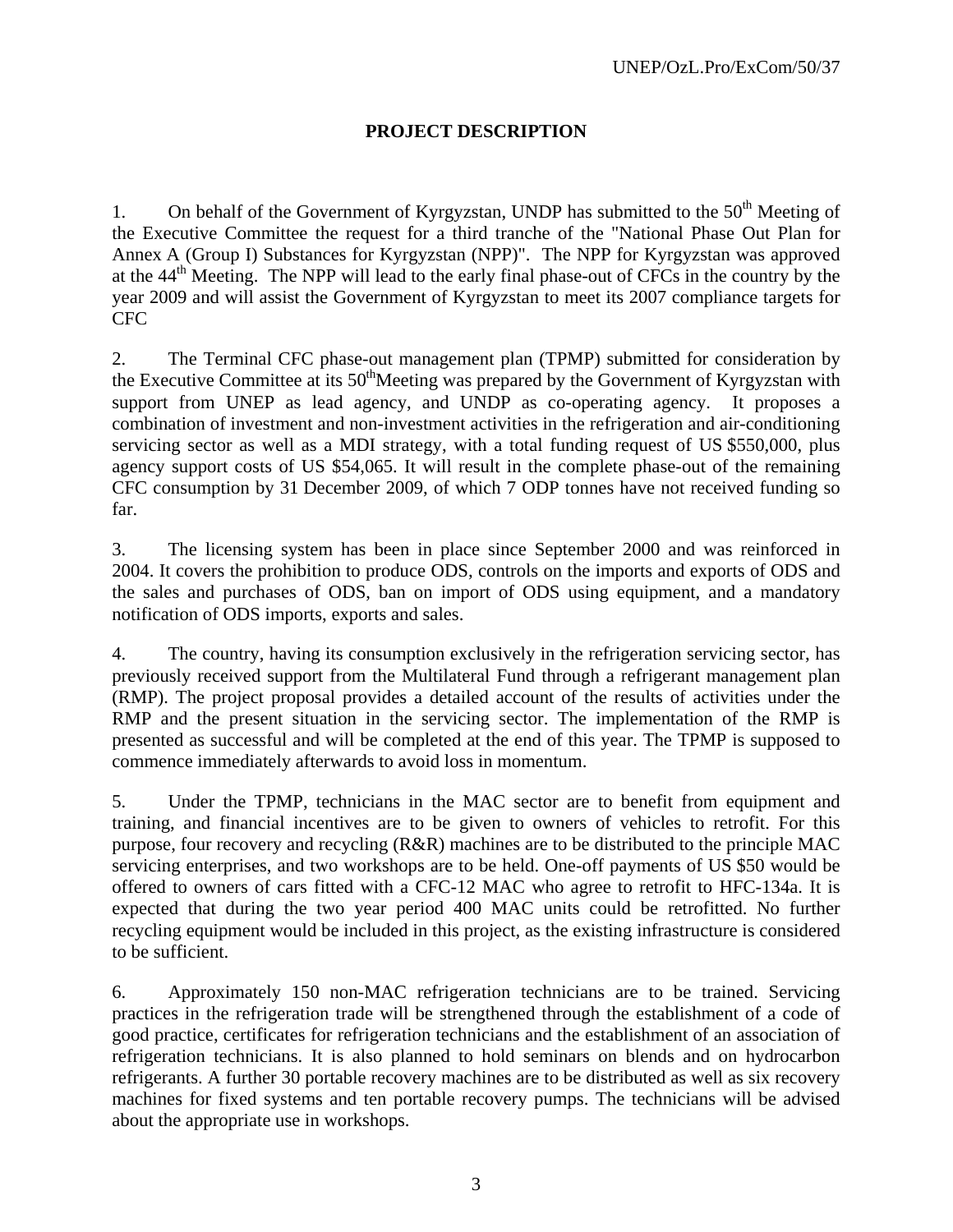7. The TPMP will provide training for 60 customs officers (inspectors, controllers and customs policemen) and support the establishment of a monitoring/control system for the Ozone Unit authorizations for ODS import.

8. The NOU will be strengthened as part of the TPMP with the establishment of a project monitoring and management (PMU). The Government of Kyrgyzstan is ready to provide more office space to accommodate the PMU. To facilitate its work, the TPMP will support the operation of the office, including the salary for the PMU programme officer and daily office operation costs, including necessary local travel within the country.

9. Kyrgyzstan does not produce MDIs. The national legislation regulates the import of ODS and CFC-based aerosols. Aerosol products containing CFCs in medical inhalators (MDIs) are still being imported. Kyrgyzstan plans to shift towards alternatives to CFC-based MDIs without infringement of public health. The total annual import of ODS contained in MDIs is estimated to be approximately 1.6 ODP tonnes. The most imported MDIs in 2005 were Ingalipt (7%), Kameton (32%), Salbutamol (22%), Olazol (19%), Berotek (5%), and Astmopent (5%). Kyrgyzstan through UNEP has requested funding for an MDI phase-out strategy in order to address the transition to non-CFC MDIs appropriately.

10. The funding is requested in three annual tranches, the first of which constitutes of 60% the overall funding.

## **SECRETARIAT'S COMMENTS AND RECOMMENDATIONS**

## **COMMENTS**

11. The funding level requested for this TPMP is eligible. The Secretariat reviewed the request and established that the measures proposed are suitable and provide the right balance of activities. The associated funding appears appropriate for the activities foreseen. Since the activities are a direct continuation of what appears to be an active RMP implementation, it seems probable that significant funds required already would be in the first year of implementation. Therefore, the approval of 60% of the total funding in the first tranche seems justifiable.

## **RECOMMENDATIONS**

12. The Secretariat recommends blanket approval of the TPMP for Kyrgyzstan. The Executive Committee may wish to:

- (a) Approve, in principle, the terminal phase-out management plan for Kyrgyzstan, at the amount of US \$233,000 plus agency support costs of US \$30,290 for UNEP as lead agency and of US \$317,000 plus agency support costs of US \$23,775 for UNDP;
- (b) Approve the draft agreement between the Government of Kyrgyzstan and the Executive Committee for the implementation of the national phase-out plan as contained in Annex I to the present document;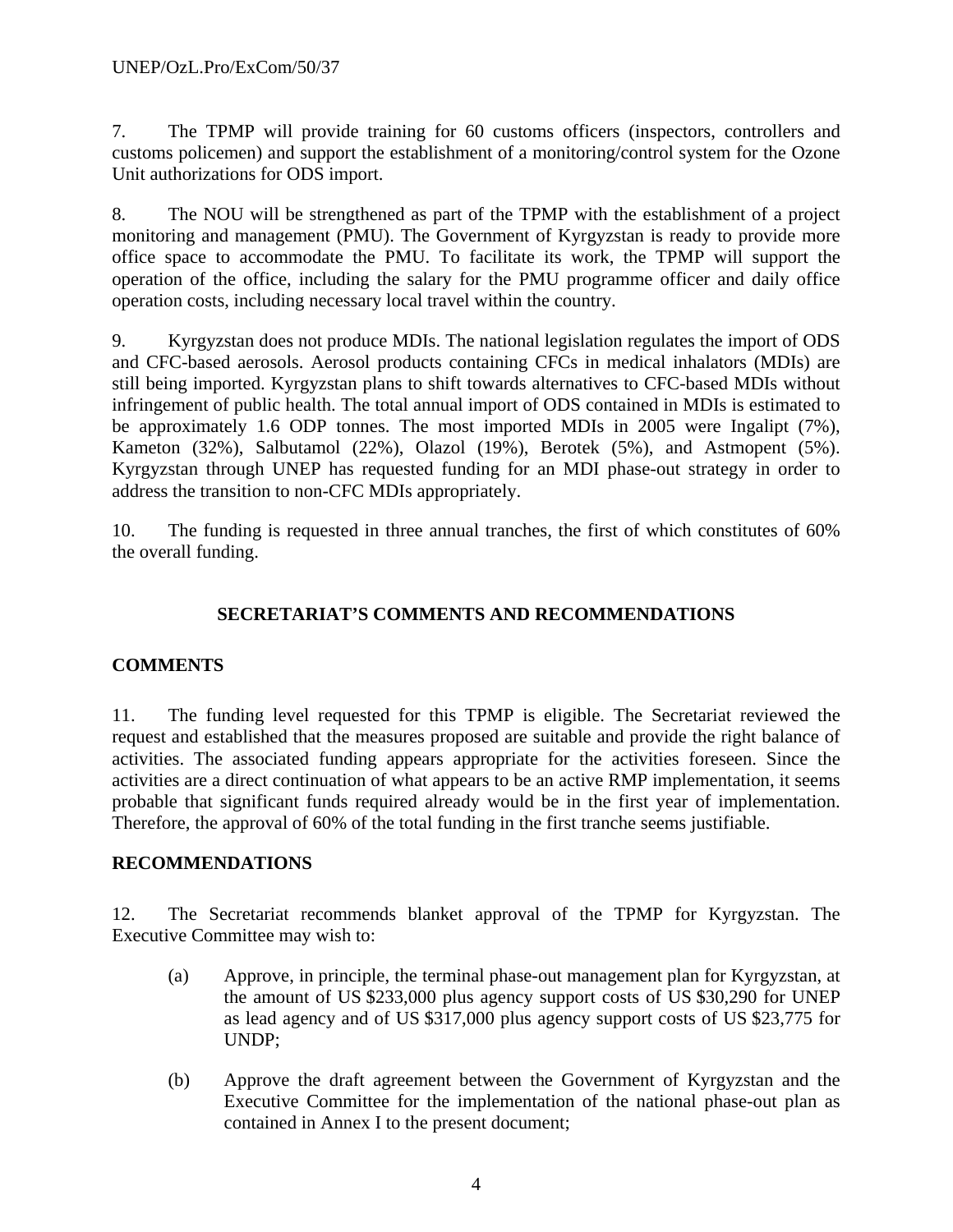- (c) Urge UNEP to take full account of the requirements of decisions 41/100 and 49/6 during the implementation of the terminal phase-out management plan; and
- (d) Approve the first tranche of the plan at the funding levels shown in the table below:

|     | <b>Project Title</b>                          | <b>Project Funding</b><br>(US\$) | <b>Support Cost</b><br><b>US\$</b> ) | Implementing<br>Agency |
|-----|-----------------------------------------------|----------------------------------|--------------------------------------|------------------------|
| (a) | Terminal CFC Phase-out Management Plan (TPMP) | 194.000                          | 14.550                               | <b>UNDP</b>            |
| (b) | Terminal CFC Phase-out Management Plan (TPMP) | 142,600                          | 18.538                               | <b>UNEP</b>            |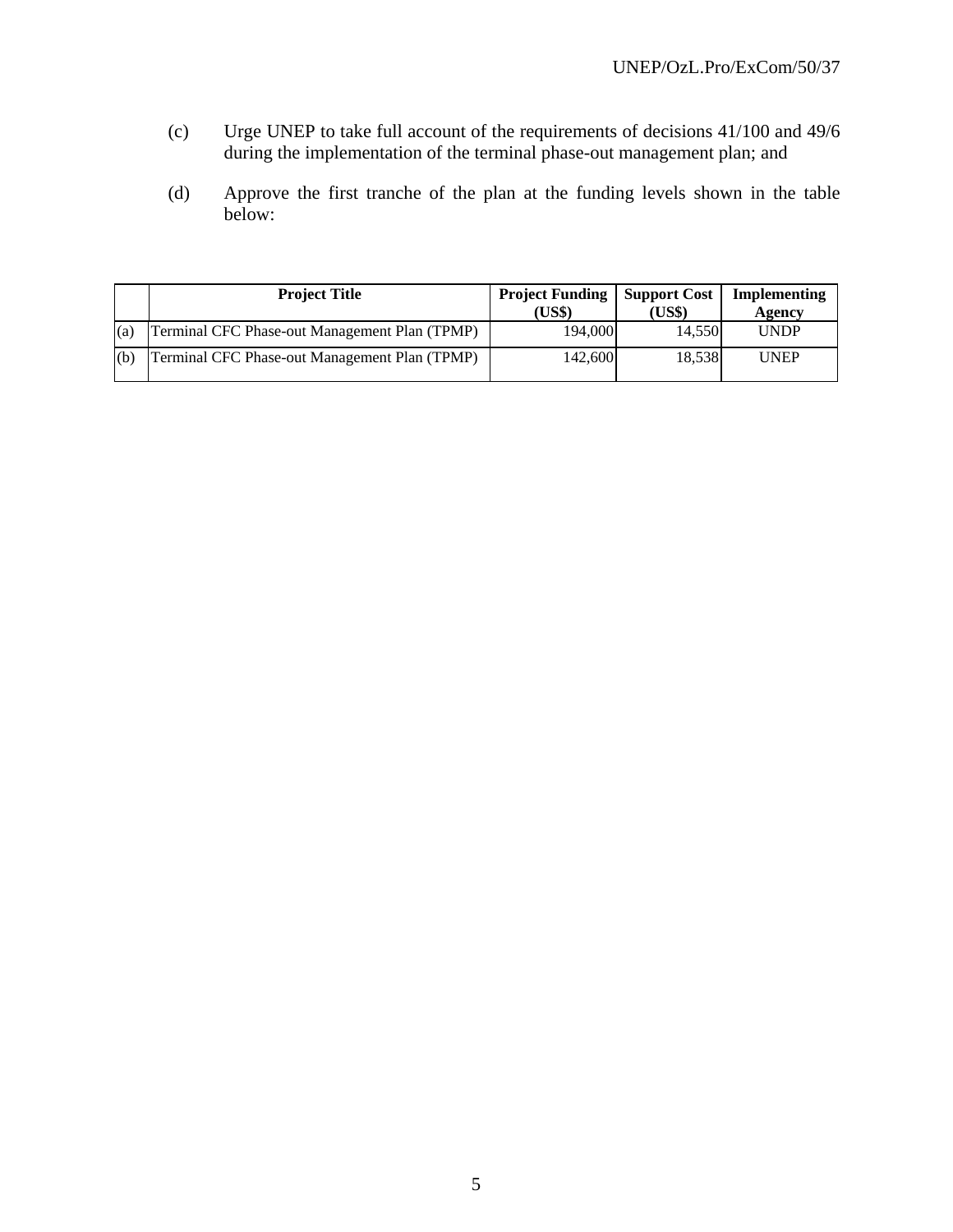#### **AGREEMENT BETWEEN THE GOVERNMENT OF KYRGYZSTAN AND THE EXECUTIVE COMMITTEE OF THE MULTILATERAL FUND FOR THE TERMINAL CFC PHASE-OUT MANAGEMENT PLAN (TPMP)**

- 1. This Agreement represents the understanding of the Government of Kyrgyzstan (the "Country") and the Executive Committee with respect to the complete phase-out of controlled use of the ozone-depleting substances set out in Appendix 1-A (the "Substances") in the refrigeration sector, prior to 1 January 2010 in compliance with Protocol schedules.
- 2. The Country agrees to phase out the use of the Substances in Annex A (Group I) of the Montreal Protocol in accordance with the annual phase-out targets set out in row 5 of Appendix 2-A (the "Targets") in this Agreement. The Country accepts that, by its acceptance of this Agreement and performance by the Executive Committee of its funding obligations described in paragraph 3, it is precluded from applying for or receiving further funding from the Multilateral Fund in respect to the Substances for the refrigeration sector as described in the TPMP document.
- 3. Subject to compliance by the Country with its obligations set out in this Agreement, the Executive Committee agrees in principle to provide the funding set out in row 9 of Appendix 2-A (the "Funding") to the Country, commencing with the entry into force of an import/export licensing system to monitor and control trade in ozone depleting substances. The Executive Committee will, in principle, provide this funding at the Executive Committee meetings specified in Appendix 3-A (the "Funding Approval Schedule").
- 4. The Country will meet the consumption limits for each of the Substances as indicated in Appendix 2-A. It will also accept independent verification by the relevant implementing agency of achievement of these consumption limits as described in paragraph 9 of this Agreement.
- 5. The Executive Committee will not provide the Funding in accordance with the Funding Approval Schedule unless the Country satisfies the following conditions at least 30 days prior to the applicable Executive Committee meeting set out in the Funding Approval Schedule:
	- (a) That the Country has met the Targets for the applicable year;
	- (b) That the meeting of these Targets will be independently verified if requested by the Executive Committee consistent with paragraph (d) of decision 45/54;
	- (c) That the Country has substantially completed all actions set out in the last annual implementation programme; and
	- (d) That the Country has submitted and received endorsement from the Executive Committee for an annual implementation programme in the form of Appendix 4-A (the "Annual Implementation Programmes") in respect of the year for which funding is being requested.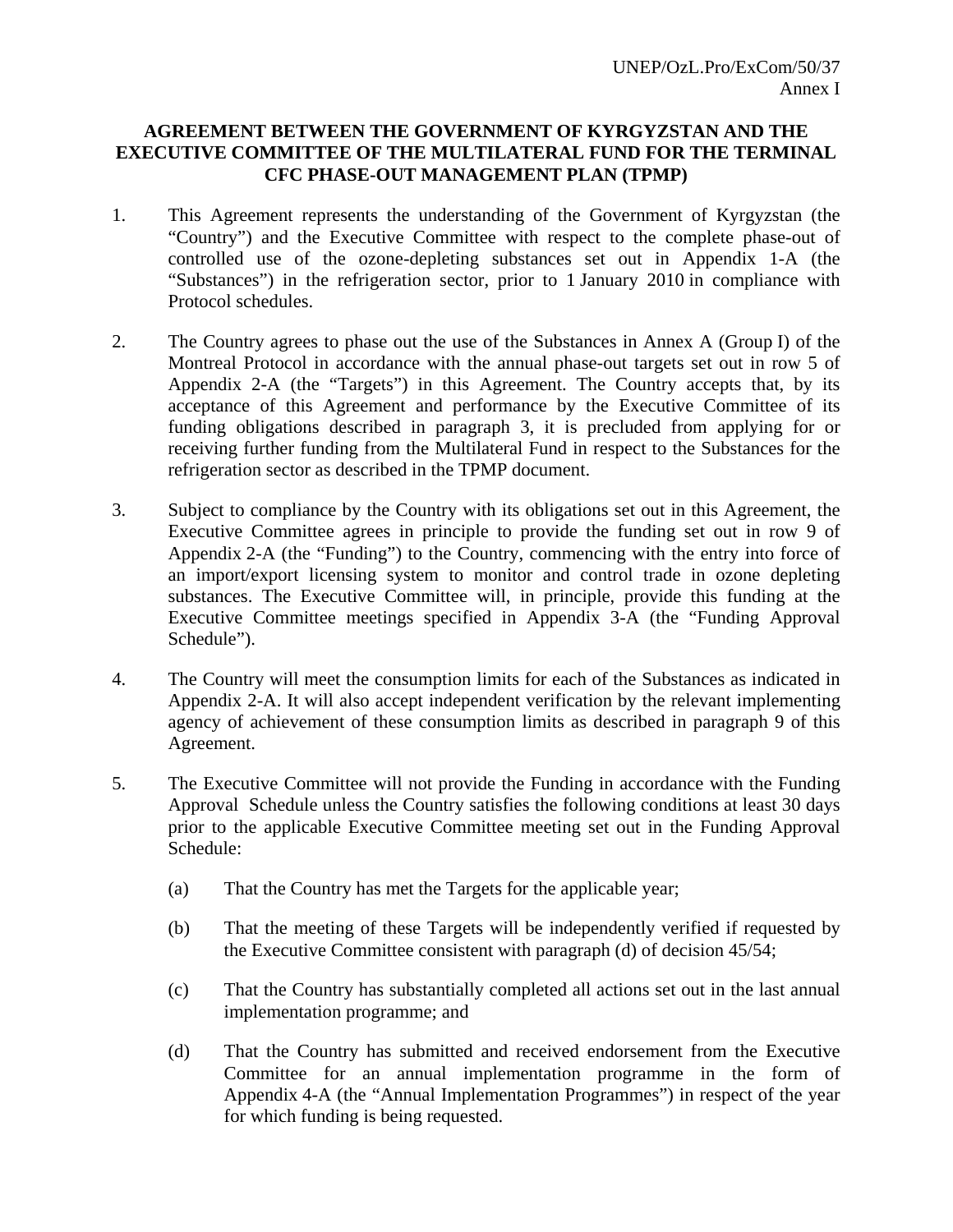- 6. The Country will ensure that it conducts accurate monitoring of its activities under this Agreement. The institutions set out in Appendix 5-A (the "Monitoring") will monitor and report on that monitoring in accordance with the roles and responsibilities set out in Appendix 5-A. This monitoring will also be subject to independent verification as described in paragraph 9.
- 7. While the Funding was determined on the basis of estimates of the needs of the Country to carry out its obligations under this Agreement, the Executive Committee agrees that the Country may use the Funding for other purposes that can be demonstrated to facilitate the smoothest possible phase-out, consistent with this Agreement, whether or not that use of funds was contemplated in determining the amount of funding under this Agreement. Any changes in the use of the Funding must, however, be documented in advance in the Country's Annual Implementation Programme, endorsed by the Executive Committee as described in sub paragraph 5(d) and be subject to independent verification as described in paragraph 9.
- 8. Specific attention will be paid to the execution of the activities in the servicing sector, in particular:
	- (a) The Country would use the flexibility available under this Agreement to address specific needs that might arise during project implementation;
	- (b) The technical assistance programme for the refrigeration servicing sub sectors would be implemented in stages so that resources can be diverted to other activities such as, additional training or procurement of servicing tools, in cases where the proposed results are not achieved, and will be closely monitored in accordance with Appendix 5-A of this Agreement; and
	- (c) The Country and the implementing agencies will take full account of the requirements of decisions 41/100 and 49/6 during the implementation of the TPMP.
- 9. The Country agrees to assume overall responsibility for the management and implementation of this Agreement and of Activities undertaken by it or on its behalf to fulfil the obligations under this Agreement. UNEP has agreed to be the lead implementing agency (the "Lead IA") and UNDP has agreed to be cooperating implementing agency (the "Cooperating IA") under the lead of the Lead IA in respect of the Country's activities under this Agreement. The Lead IA will be responsible for carrying out the activities listed in Appendix 6-A, including but not limited to independent verification. The Country also agrees to periodic evaluations, which will be carried out under the monitoring and evaluation work programs of the Multilateral Fund. The Cooperating IA will be responsible for carrying out the activities listed in Appendix 6-B. The Executive Committee agrees, in principle, to provide the Lead IA and the Cooperating IA with the fees set out in rows 10 and 11 of Appendix 2-A.
- 10. Should the Country, for any reason, not meet the Targets for the elimination of the Substances in Annex A (Group I) of the Montreal Protocol or otherwise does not comply with this Agreement, then the Country agrees that it will not be entitled to the Funding in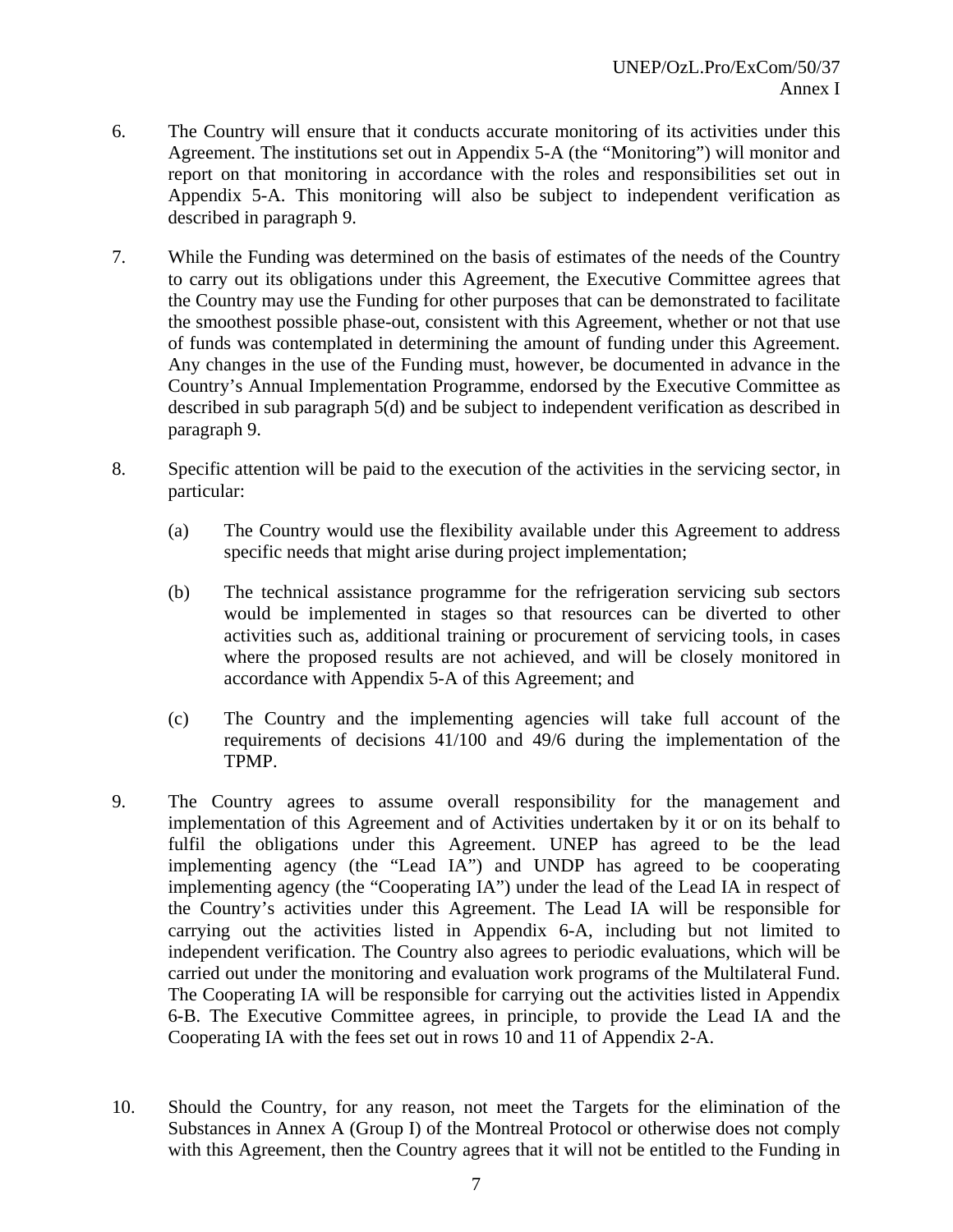accordance with the Funding Approval Schedule. At the discretion of the Executive Committee, funding will be reinstated according to a revised funding approval schedule determined by the Executive Committee after the Country has demonstrated that it has satisfied all of its obligations that were due to be met prior to receipt of the next instalment of Funding under the funding approval schedule. The Country acknowledges that the Executive Committee may reduce the amount of the Funding by the amounts set out in Appendix 7-A in respect of each ODP tonne of reductions in consumption not achieved in any one year.

- 11. The funding components of this Agreement will not be modified on the basis of any future Executive Committee decision that may affect the funding of any other consumption sector projects or any other related activities in the Country.
- 12. The Country will comply with any reasonable request of the Executive Committee and the Lead IA to facilitate implementation of this Agreement. In particular, it will provide the Lead IA and the cooperating IA with access to information necessary to verify compliance with this Agreement.
- 13. All of the agreements set out in this Agreement are undertaken solely within the context of the Montreal Protocol and as specified in this Agreement. All terms used in this Agreement have the meaning ascribed to them in the Protocol unless otherwise defined herein.

#### **Appendices**

#### **APPENDIX 1-A: THE SUBSTANCES**

| Annex A: | droup <b>J</b> | CFC-113<br>$\sim$ $\sim$<br>$\overline{\phantom{a}}$<br>$\mathbf{F}$<br>`FC<br>$\overline{\phantom{0}}$<br>. <i>.</i> |
|----------|----------------|-----------------------------------------------------------------------------------------------------------------------|

#### **APPENDIX 2-A: THE TARGETS, AND FUNDING**

| PROJECT DATA                                     | 2004 | 2005 | 2006    | 2007    | 2008   | 2009     | 2010         | Total   |
|--------------------------------------------------|------|------|---------|---------|--------|----------|--------------|---------|
| 1. Montreal Protocol limits                      | 72.9 | 36.4 | 36.4    | 10.9    | 10.9   | 10.9     | 0.0          |         |
| 2. Annual phase-out from ongoing RMP projects    | 14.2 | 1.1  | 0.0     | 0.0     | 0.0    | 0.0      | 0.0          | 15.2    |
| 3. Annual phase-out newly addressed (TPMP)       | 0.0  | 0.0  | 1.0     | 1.0     | 2.0    | 3.0      | 0.0          | 7.0     |
| <b>4. TOTAL ODS CONSUMPTION TO BE PHASED OUT</b> | 14.2 | 1.1  | 1.0     | 1.0     | 2.0    | 3.0      | 0.0          | 22.3    |
| 5. RESULTING CFC TARGETS TO BE ACHIEVED          | 22.3 | 8.1  | 7.0     | 6.0     | 5.0    | 3.0      | 0.0          | 22.3    |
| 6. Total ODS consumption to be phased-in (HCFCs) |      | N/A  |         |         |        |          | N/A          | N/A     |
| <b>Project costs (US \$):</b>                    |      |      |         |         |        |          |              |         |
| 7. Funding for UNDP (incl MDI strategy)          |      |      | 194,000 | 63,000  | 60,000 | $\Omega$ | $\Omega$     | 317,000 |
| 8. Funding for lead agency UNEP                  |      |      | 142,600 | 65,100  | 25,300 | $\Omega$ | $\Omega$     | 233,000 |
| 9. Total project funding                         |      |      | 336,600 | 128,100 | 85,300 | $\bf{0}$ | $\mathbf{0}$ | 550,000 |
| Support costs (US \$)                            |      |      |         |         |        |          |              |         |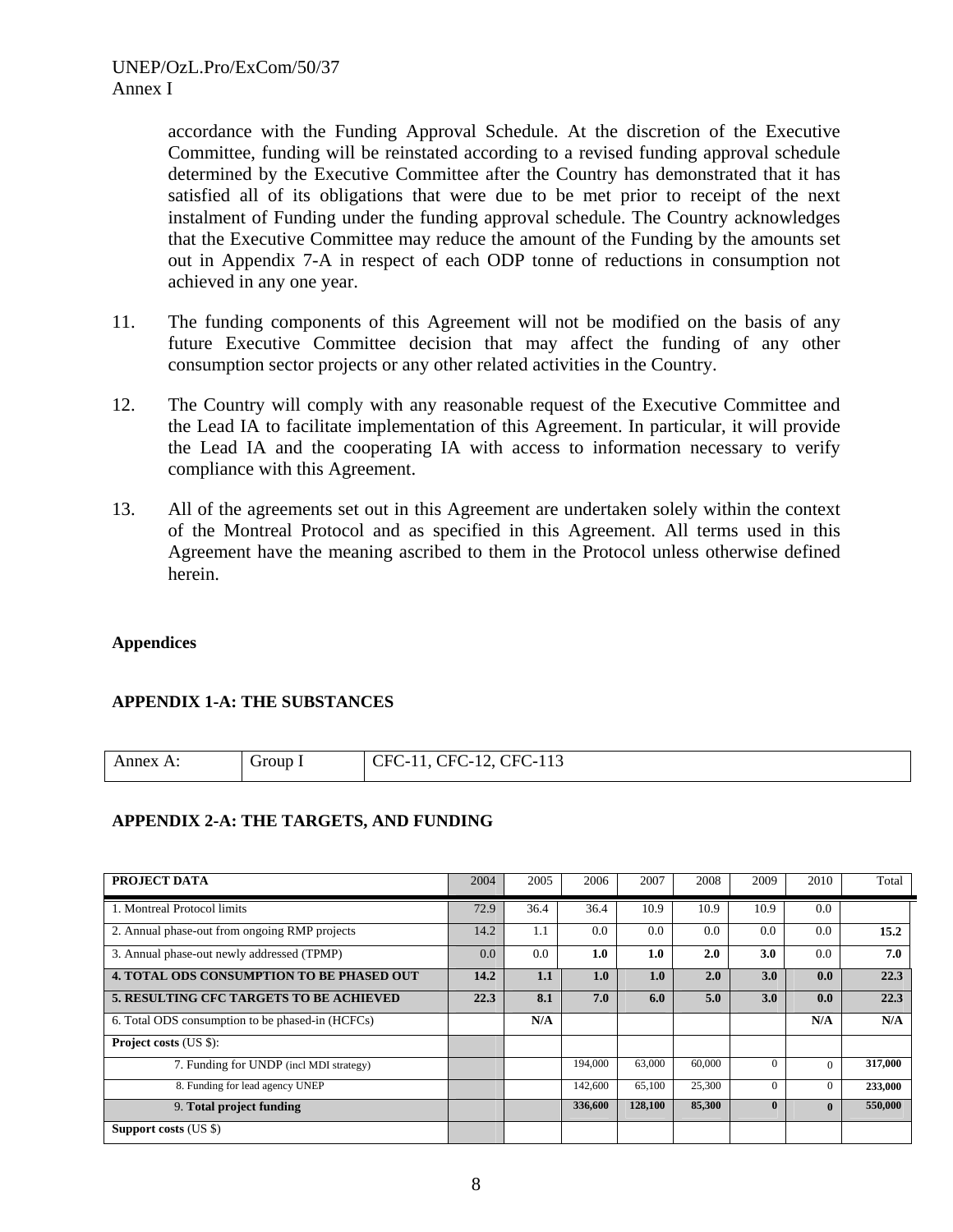UNEP/OzL.Pro/ExCom/50/37 Annex I

| PROJECT DATA                                       | 2004 | 2005 | 2006    | 2007    | 2008   | 2009 | 2010         | Total   |
|----------------------------------------------------|------|------|---------|---------|--------|------|--------------|---------|
| 10. Support cost for UNDP (7.5%)                   |      |      | 14.550  | 4.725   | 4.500  |      |              | 23,775  |
| 11. Support cost for lead agency UNEP (13%)        |      |      | 18.538  | 8.463   | 3,289  |      |              | 30,290  |
| 12. Total support costs                            |      |      | 33,088  | 13.188  | 7,789  |      |              | 54.065  |
| <b>13. TOTAL COST TO MULTILATERAL FUND (US \$)</b> |      |      | 369,688 | 141.288 | 93.089 | 0    | $\mathbf{0}$ | 604.065 |

#### **APPENDIX 3-A: FUNDING APPROVAL SCHEDULE**

1. Funding will be considered for approval at the third meeting of the year of the annual implementation programme. In case the Executive Committee requires verification of the achievements of the targets in the TPMP, it is understood that the approval or disbursement of the tranche might be delayed until the verification is completed and has been reviewed.

#### **APPENDIX 4-A: FORMAT OF ANNUAL IMPLEMENTATION PROGRAMME**

1. **Data** 

**Country**  Year of plan # of years completed # of years remaining under the plan Target ODS consumption of the preceding year Target ODS consumption of the year of plan Level of funding requested Lead implementing agency Co-operating agency(ies)

#### 2. **Targets**

| Indicators |    |               | Preceding | Year of plan | Reduction |
|------------|----|---------------|-----------|--------------|-----------|
|            |    |               | year      |              |           |
| Supply     | of | Import        |           |              |           |
| <b>ODS</b> |    | Total $(1)$   |           |              |           |
| Demand     | of | Manufacturing |           |              |           |
| <b>ODS</b> |    | Servicing     |           |              |           |
|            |    | Stockpiling   |           |              |           |
|            |    | Total $(2)$   |           |              |           |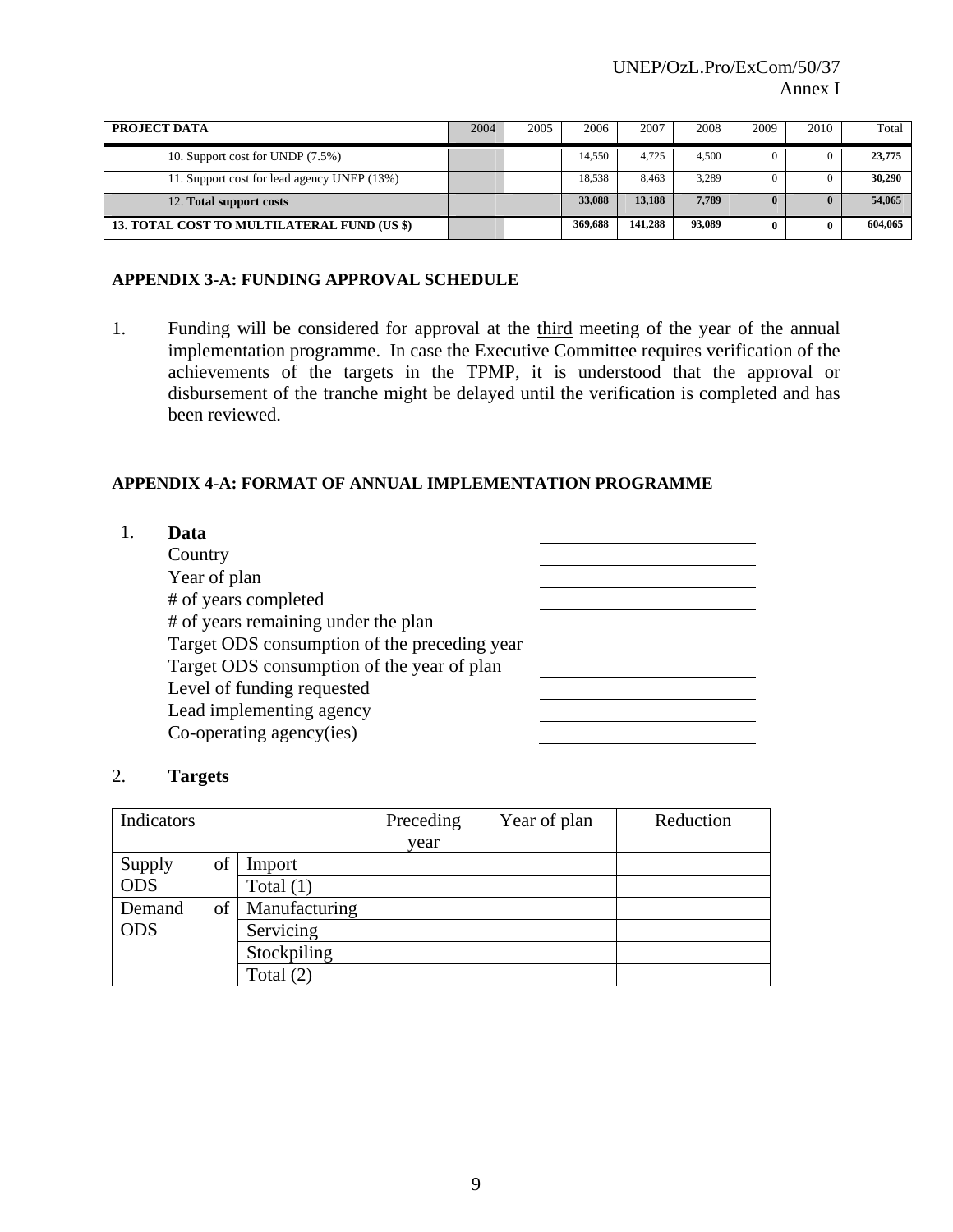#### UNEP/OzL.Pro/ExCom/50/37 Annex I

## 3. **Industry Action**

| Sector        |            | Consumption Consumption Reduction |           |           | Number of Number of | <b>ODS</b> |
|---------------|------------|-----------------------------------|-----------|-----------|---------------------|------------|
|               | preceding  | year of plan                      | within    | projects  | servicing           | phase-out  |
|               | year $(1)$ | (2)                               | year of   | completed | related             | (in ODP    |
|               |            |                                   | plan      |           | activities          | tonnes)    |
|               |            |                                   | $(1)-(2)$ |           |                     |            |
| Manufacturing |            |                                   |           |           |                     |            |
| Total         |            |                                   |           |           |                     |            |
| Servicing     |            |                                   |           |           |                     |            |
| Refrigeration |            |                                   |           |           |                     |            |
| Total         |            |                                   |           |           |                     |            |
| Grand total   |            |                                   |           |           |                     |            |

#### 4. **Technical Assistance**

#### 5. **Government Action**

| Policy/Activity Planned               | Schedule of Implementation |
|---------------------------------------|----------------------------|
| Type of policy control on ODS import: |                            |
| servicing, etc                        |                            |
| Public awareness                      |                            |
| Others                                |                            |

#### 6. **Annual Budget**

|      | Planned Expenditures (US \$) |
|------|------------------------------|
|      |                              |
| əta! |                              |

## 7. **Administrative Fees**

#### **APPENDIX 5-A: MONITORING INSTITUTIONS AND ROLES**

- 1. All the monitoring activities will be coordinated and managed through the project "Monitoring and Management Unit" (PMU), which is included within this TPMP.
- 2. The Lead IA will have a particularly prominent role in the monitoring arrangements because of its mandate to monitor ODS imports, whose records will be used as a crosschecking reference in all the monitoring programmes for the different projects within the TPMP. This organization, along with the cooperating IA will also undertake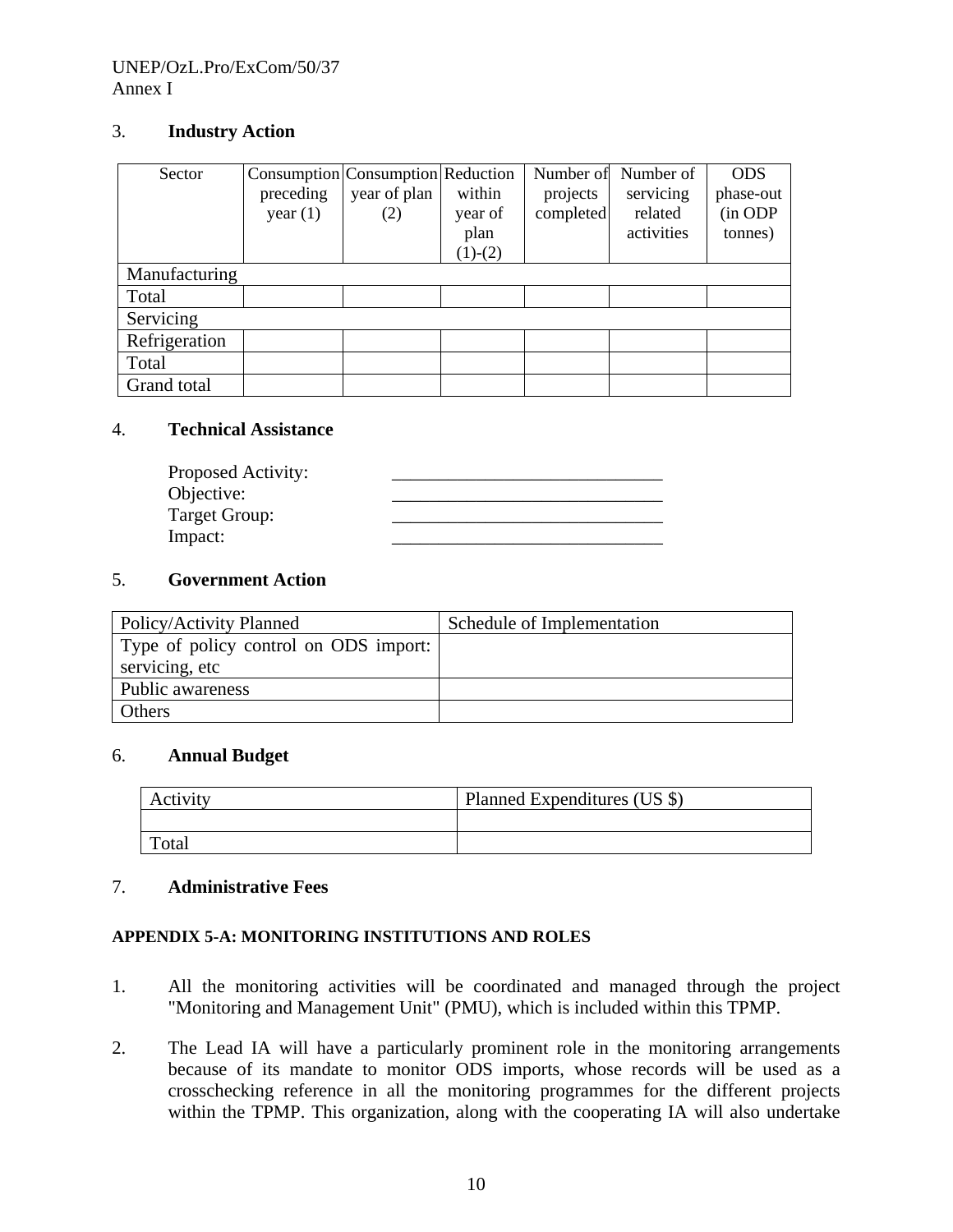the challenging task of monitoring illegal ODS imports and exports with advisements made to the appropriate national agencies through the National Ozone Office.

#### Verification and reporting

- 3. Under this component there are two independent types of verification as follows:
	- (a) In accordance with Decision 45/54, the Executive Committee reserves the right for independent verification in case the Executive Committee selects Kyrgyzstan for related auditing as per decision 45/54.
	- (b) Verification for monitoring and in accordance to the TPMP and the TPMP Annual Implementation Programme objectives will be coordinated and managed through the project "Monitoring and Management Unit", which is included within this TPMP. Kyrgyzstan and the Lead IA will jointly design the verification procedures.

#### Frequency of verification and reporting

- 4. The monitoring reports will be produced and verified each year to be submitted to the last meeting of the Executive Committee. These reports will produce the input for the yearly implementation reports required by the Executive Committee.
- 5. The activities related to the ozone layer protection and implementation of the Montreal Protocol are coordinated by the Ministry of Ecology and Emergency Situations through its NOU of Kyrgyzstan. This involves:
	- (a) Monitoring of the progress of implementation of projects and activities funded by the MLF;
	- (b) Formulating guidelines and regulations necessary for policy implementation;
	- (c) Supporting public awareness initiatives and campaigns promoting ozone layer protection at the equipment owner/consumer level, and
	- (d) Interaction with other ministries and departments, industry representatives and implementing agencies for information dissemination related to the impact of policy and regulatory measures.
- 6. The TPMP activities will be implemented by a PMU team that is to support the NOU at the Ministry of Ecology and Emergency Situations. The NOU will be responsible for monitoring of the implementation of all activities of the TPMP.
- 7. In order to achieve the targets set out in the TPMP it is essential that the PMU team with support from the NOU continuously coordinates the implementation of the measures, monitor the developments on the market and have the flexibility to adapt to market changes. Monitoring of the impact of all measures will be carried out during the whole implementation period and corrective actions will be taken if any of the measures does not achieve the intended results.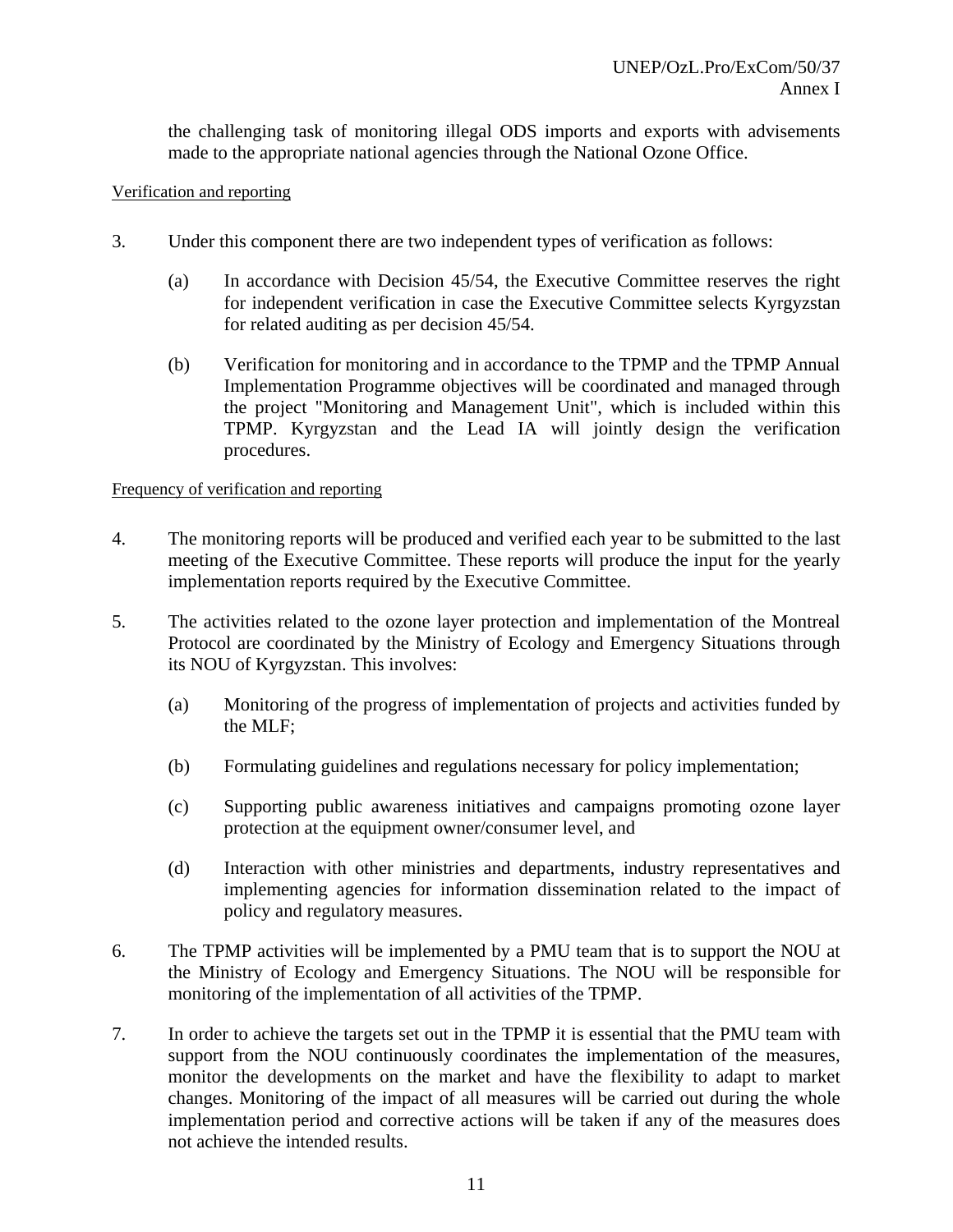#### UNEP/OzL.Pro/ExCom/50/37 Annex I

- 8. A key factor for success is that the PMU team has sufficient manpower and competency to supervise the implementation and initiate and participate in the necessary discussion with trade authorities during the development of updated legislation, the Code of Practice, and the improved re-use scheme. Due to the type of actions required, it is necessary that relevant authorities within the Kyrgyzstan Government, as well as the private sector and relevant trade associations, be involved and consulted in the implementation of the TPMP. To strengthen the ongoing movement towards non ODS technology and improved servicing practices in the industry the PMU team will provide technical guidance, seek funding and generally provide an enabling environment to the companies. To ensure input of international experiences and to support the regulatory process, it is suggested that USD 8,000 under this component is set aside for technical assistance.
- 9. The monitoring, management and evaluation support component of the PMU team of the phase-out plan will for example include the following activities for the duration of the plan:
	- (a) Management and co-ordination of the Plan implementation with the various Government policy actions pertaining to the refrigeration servicing sector;
	- (b) Establishment of a policy development and enforcement programme, covering various legislative, regulatory, incentive, disincentive and punitive actions to enable the Government to exercise the required mandates in order to ensure compliance by the industry with the phase-out obligations;
	- (c) Development and implementation of training, awareness and capacity-building activities for key Government departments, legislators, decision-makers and other institutional stakeholders, to ensure a high-level commitment to the Plan objectives and obligations;
	- (d) Informing the refrigeration trade of the availability of funds under this TPMP;
	- (e) Developing and maintaining, in cooperation with the trade, a database of refrigeration and MAC certified technicians including names and addresses of service providers that have already received advice and recommendations on the allocation of annual import quotas of all Annex A, Group I, chemicals;
	- (f) Preparing an annual progress report of overall implementation of the TPMP in accordance with Executive Committee procedures and requirements pertaining to this task;
	- (g) Coordinating and implementing, together with the trade, the awareness raising and targeted information activities;
	- (h) Development of business criteria for refrigerant recycling/reclamation centers in collaboration with relevant authorities and trade representatives;
	- (i) Monitoring of the established recycling/reclamation centers i.e. collecting data at a regular basis on how much CFC etc is being reused;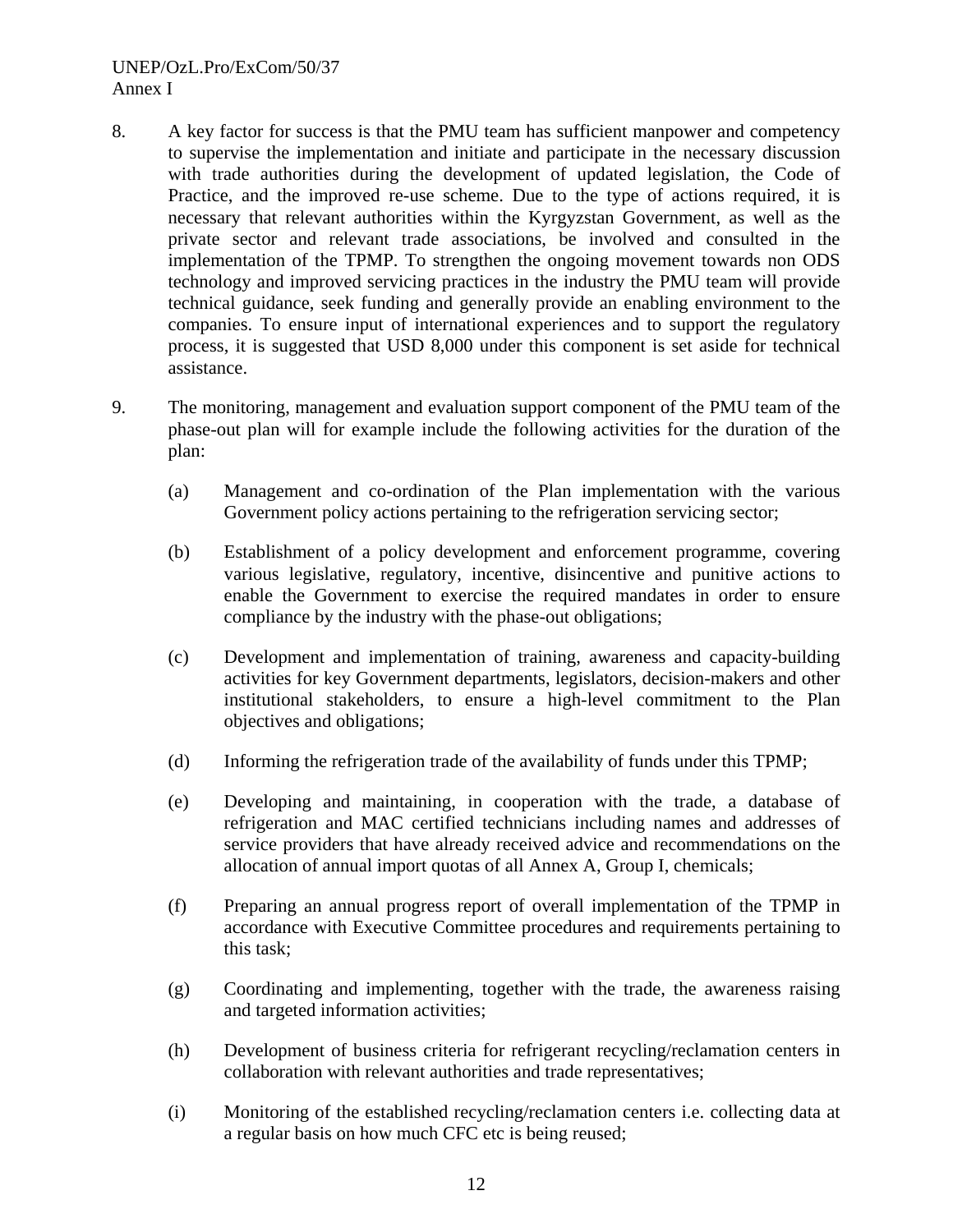- (j) Local distribution of servicing equipment and recovery and recycle/ reclamation machines, which are to be procured through UNDP and delivered to the country;
- (k) Development of selection criteria for demonstration projects, coordination and implementation of the demonstration projects including sufficient transfer of knowledge to other similar companies;
- (l) Arrangement for the workshops for industry and servicing trades on the possibilities of ODS substitution and recycling as well as for presenting the results of the demonstration projects.
- 10. To perform these tasks, a close collaboration between the PMU team and the NOU at the Ministry of Ecology and Emergency Situations of Kyrgyzstan will be established.

#### Project's Organization

- 11. The Ministry of Ecology and Emergency Situations will be an implementing partner for the project. It will designate a National Project Director from the NOU of Kyrgyzstan who will be the liaising person between the Ministry and UNEP and UNDP. A project manager will recruited through a transparent and competitive process. He/She will be responsible for day-to-day management of the project with assistance from a small project support group. One of the options is that the PMU team would be hosted by the National Ozone Unit under the Ministry of Ecology and Emergency Situations.
- 12. The PMU composed of representatives of the NOU, of the Ministry of Ecology and Emergency Situations and UNEP will be established. This board will have a general oversight function, give guidance to the project and make key decisions for the project. It will meet at least once in a quarter. UNEP will assign its staff to provide project policy and technical guidance.

#### Monitoring, Evaluation and Audit:

- 13. The PMU will provide overall oversight to the project. UNEP will conduct periodic monitoring of the project against defined benchmarks and indicators and financial work plan.
- 14. Project Manager will be responsible for day-today monitoring of project activities and experts work. During Project Inception Phase he/she will develop detailed work plan, including project monitoring and evaluation and financial work plans. She/he will provide brief monthly progress reports to UNEP and more detailed quarterly and annual reports to UNEP and PMU. The manager will organize and coordinate the final review of the project outcomes by the PMU and, in cooperation with UNEP, prepare a final project review report, including lessons learned.
- 15. Project consultants will, in agreement with and under the overall coordination of the project manager, deliver task reports.
- 16. The project will undergo periodic audits by a certified auditor according to UNEP rules and regulations.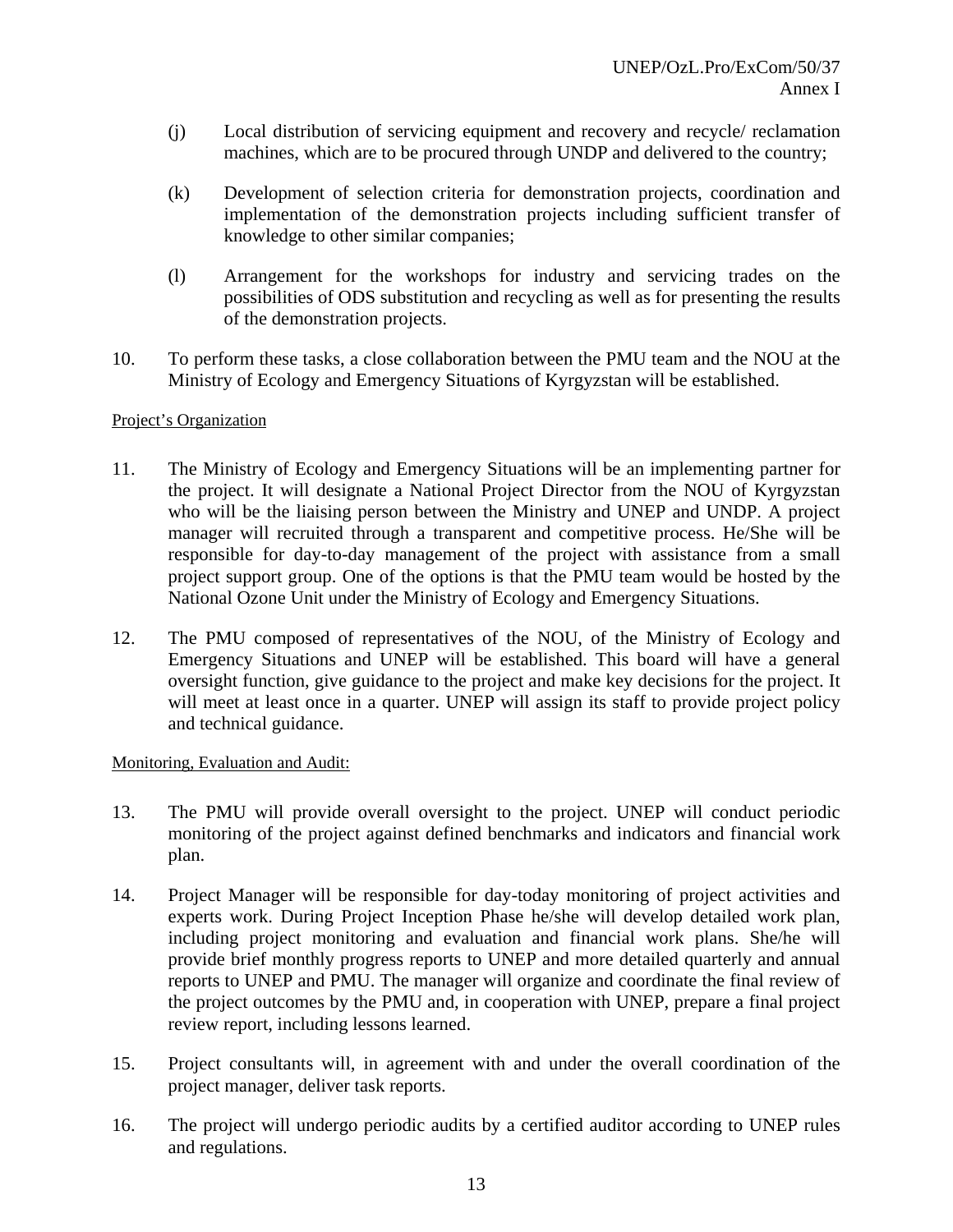#### **APPENDIX 6-A: ROLE OF THE LEAD IA**

1. The Lead IA UNEP will be responsible for a range of activities to be specified in the project document along the lines of the following:

- (a) Ensuring performance and financial verification in accordance with this Agreement and with its specific internal procedures and requirements as set out in the Country's phase-out plan;
- (b) Providing verification to the Executive Committee that the Targets have been met and associated annual activities have been completed as indicated in the Annual Implementation Programme. For this undertaking, separate funding will be provided by the Executive committee to the Lead Agency;
- (c) Assist the country in Preparation of the Annual Implementation Programme;
- (d) Ensure that the achievements in previous Annual Implementation Programmes are reflected in the future Annual Implementation Programme;
- (e) Reporting on the implementation of the Annual Implementation Programme of the preceding year and preparing for Annual Implementation Programme for the year of submission for submission to the Executive Committee, commencing with the 2007 Annual Implementation Programme combined with the Report on the 2006 Annual Implementation Programme;
- (f) Ensuring that appropriate independent technical experts carry out the technical reviews undertaken by the lead Implementing Agency;
- (g) Carrying out required supervision missions;
- (h) Ensuring the presence of an operating mechanism to allow effective, transparent implementation of the Annual Implementation Programme and accurate data reporting;
- (i) Verification for the Executive Committee that consumption of the Substances has been eliminated in accordance with the Targets;
- (j) Coordinating the activities of the Coordinating IAs, if any;
- (k) Ensuring that disbursements made to the Country are based on the use of the Indicators; and
- (l) Providing assistance with policy, management and technical support when required.